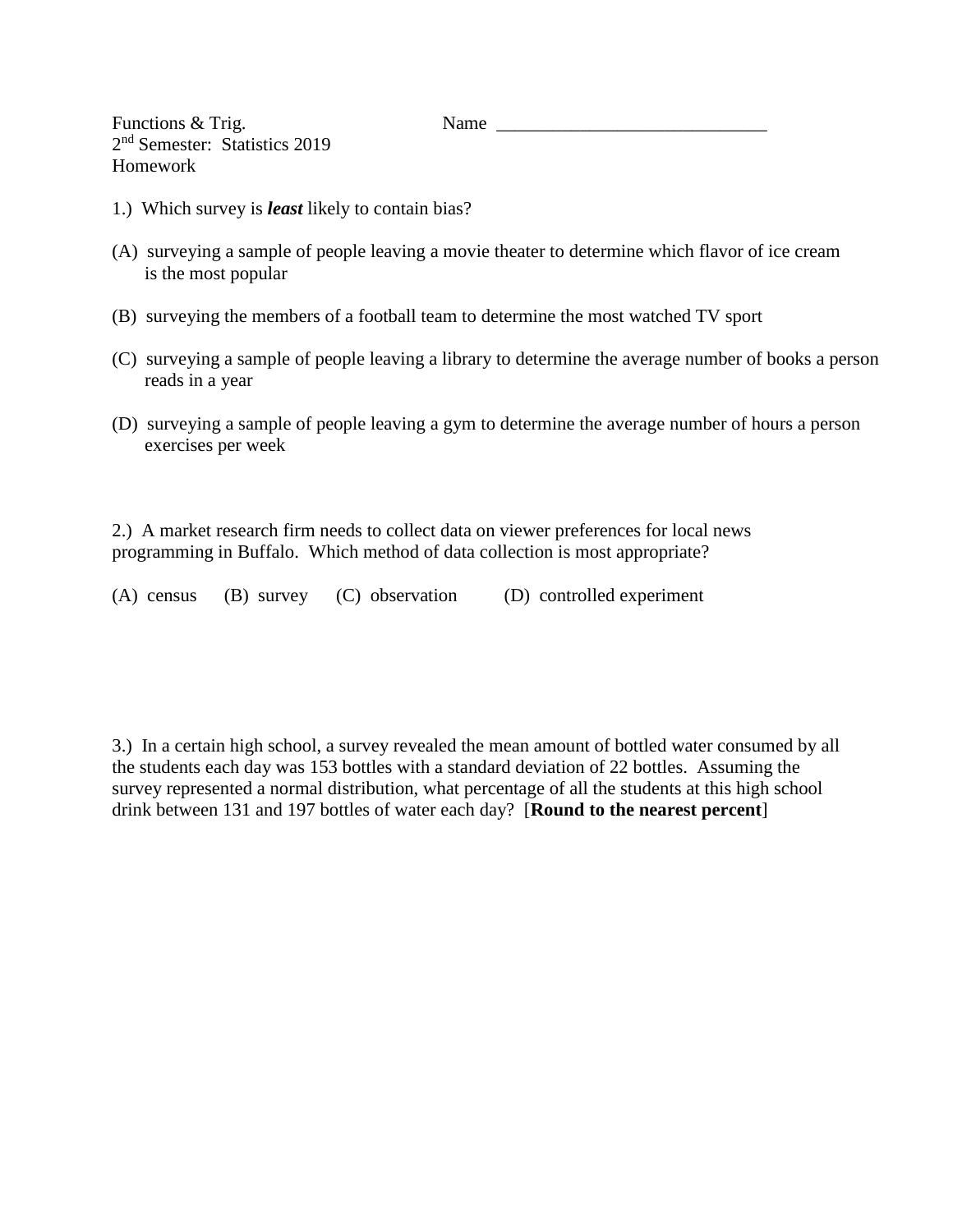4.) The lengths of 100 pipes have a normal distribution with a mean of 102.4 inches and a standard deviation of 0.2 inch. If one of the pipes measures exactly 102.1 inches, its length lies

- (A) below the  $16<sup>th</sup>$  percentile
- (B) between the  $16<sup>th</sup>$  and  $50<sup>th</sup>$  percentiles
- (C) between the  $50<sup>th</sup>$  and  $84<sup>th</sup>$  percentiles
- (D) above the  $84<sup>th</sup>$  percentile

5.) The statistics for the math portion of the SAT has a mean score of 500 and a standard deviation of 20. Assume the scores are normally distributed.

Tim scored between the interval 480 – 535 on the math portion of the SAT. What is the probability, to *the nearest ten-thousandth*, that a test paper selected at random, scored in the same interval?

6.) Describe how a controlled experiment can be created to examine the effect of Nutrient A on the growth of a fish.